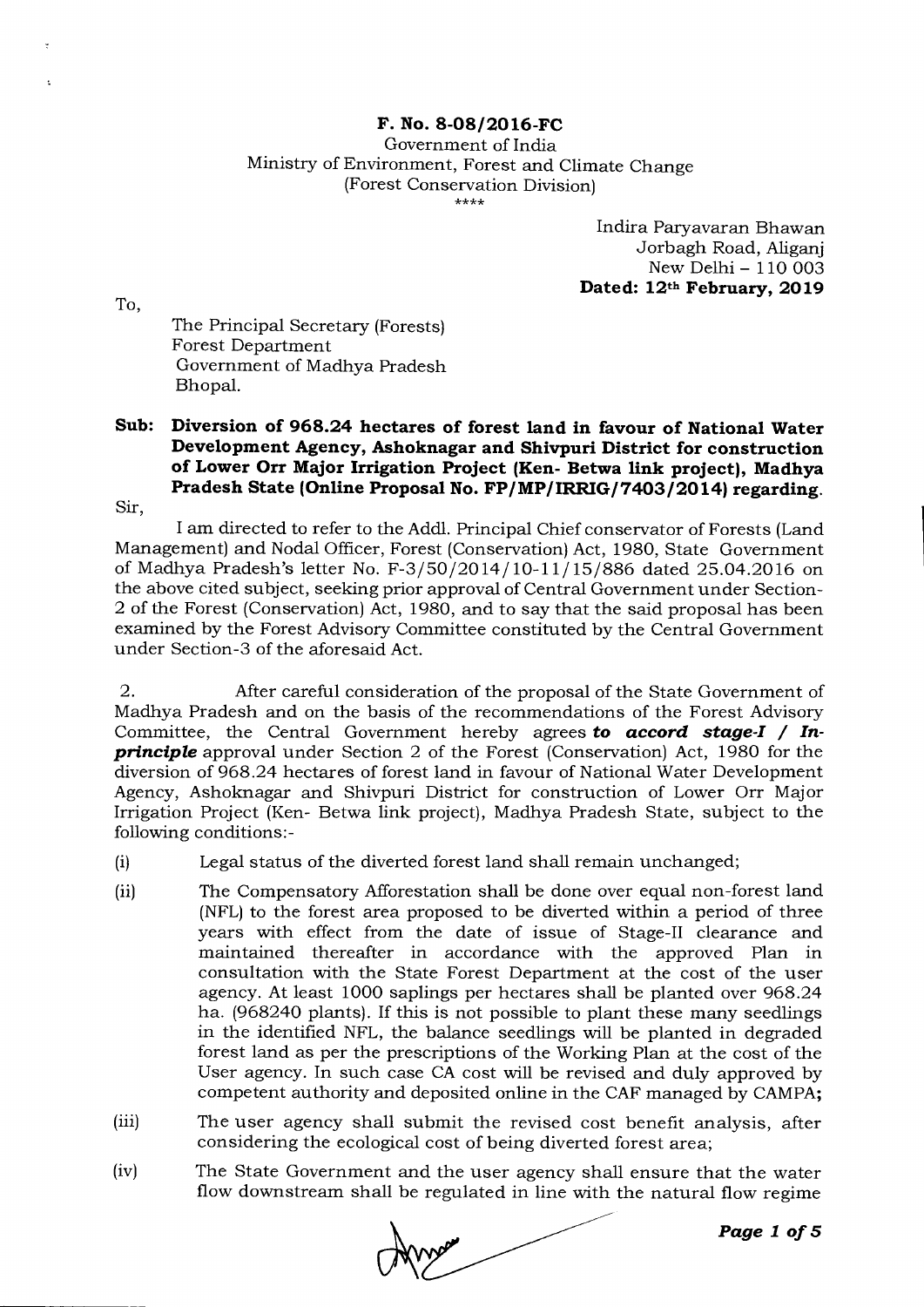and, in the lean period, 100% of the existing flow regime should be maintained while in the non-lean period, the prescribed minimum flow of water by hydrology and aquatic biodiversity experts should be ensured. The minimum flow of water in the Ken River will be maintained till it joins the Yamuna to save wildlife including crocodiles and other aquatic animals. The user agency shall also construct a number of concrete dykes across smaller streams going off from the main reservoir which during FRL shall be over flown but which during lean season shall dam up small isolated water bodies for the benefit of the wildlife;

- (v) The State Government and the user agency shall ensure that the canal should be realigned to minimize the use of forest land for construction of canal;
- (vi) Along the canal alignment, structural interventions, shall be carried out at wildlife cross over points, which are duly camouflaged and mimic nature, at cost to the user agency, so that dispersal is not hindered;
- (vii) The land identified for the purpose of CA shall be clearly depicted on a Survey of India toposheet of 1:50,000 scale;
- (viii) The identified non-forest land to be transferred and mutated in favour of the State Forest Department for raising Compensatory Afforestation shall be notified as reserved Forest under Section-4 or Protected Forest under Section-29 of the Indian Forest Act, 1927 or under the relevant Section(s) of the local Forest Act. The Nodal officer must report compliance within a period of 6 month from the date of grant of final approval and send a copy of the notification declaring the non-forest land under Section 4 or Section 29 of the Indian Forest Act, 1927, or under the relevant section of the local Forest Act as the case may be, to this Ministry for information and record;
- (ix) The User Agency shall transfer the cost of raising and maintaining the compensatory afforestation at the current wage rate in consultation with State Forest Department in the account of Ad-hoc CAMPA of the concerned State through online portal. The scheme may include appropriate provision for anticipated cost increase for works scheduled for subsequent years;
- (x) The User Agency shall provide additionally 25% of the CA cost towards Soil and Moisture Conservation measures in the proposed CA area as per site requirement and the said amount may be deposited in the account of Adhoc CAMPA of the concerned State through online e-portal only;
- (xi) The User Agency shall transfer online, the Net Present Value (NPV) of the forest land being diverted under this proposal, as per the orders of the Hon'ble Supreme Court of India dated 28.03.2008, 24.04.2008 and 09.05.2008 in Writ Petition (Civil) No. 202/1995 and the guidelines issued by this Ministry vide its letter No. 5-3/2007-FC dated 05.02.2009. The requisite funds shall be transferred through online portal into Ad-hoc CAMPA account of the State Concerned;
- (xii) Any fund received from the user agency under the project and deposited in the State Forest Department account, except the funds realized for regeneration/ demarcation of safety zone, shall be transferred through online portal into Ad-hoc CAMPA account of the State Concerned;
- (xiii) The user agency should ensure that the compensatory levies (CA cost, NPV etc.) are deposited through challan generated online on web portal and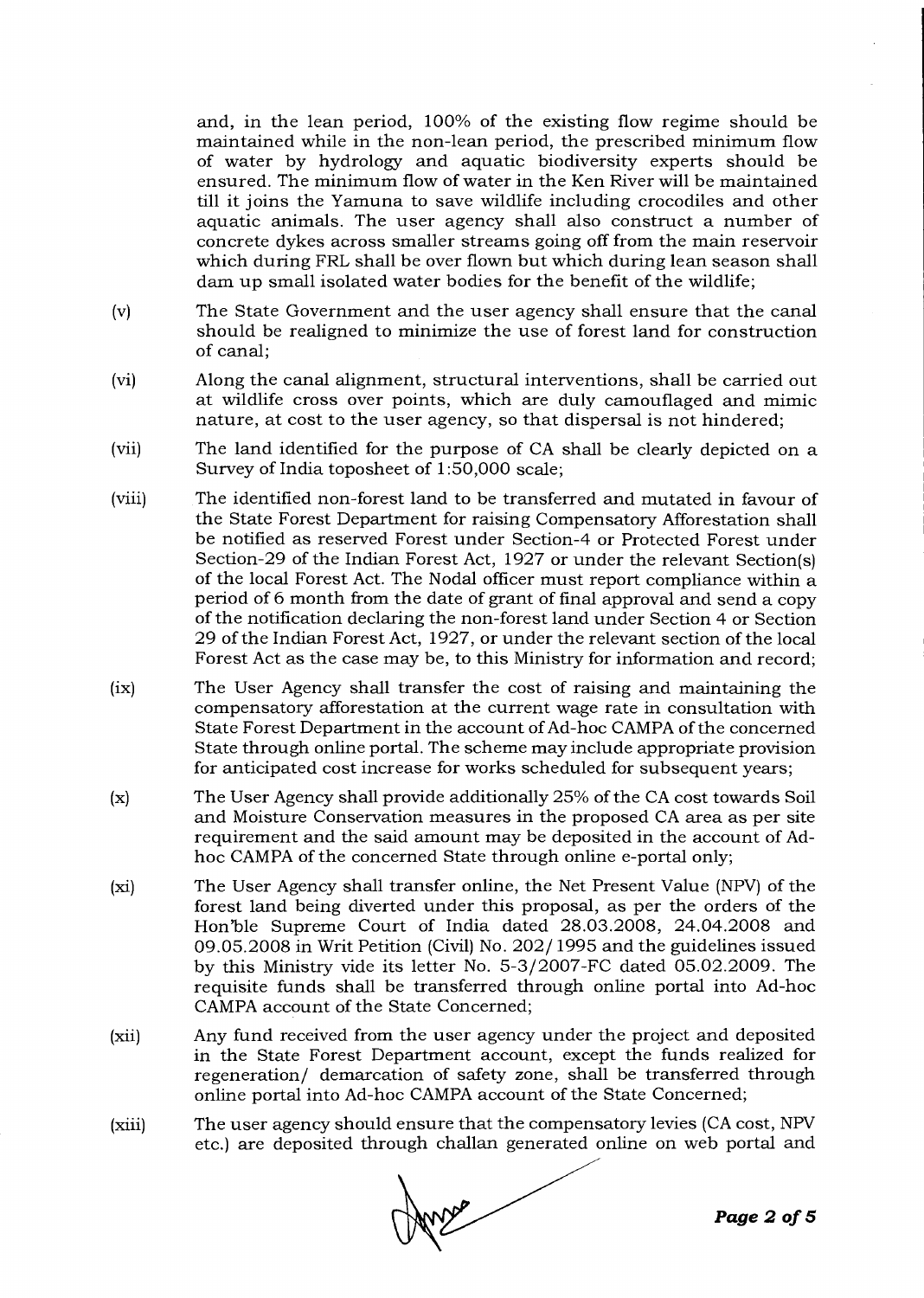deposited in appropriate bank online only. Amount deposited through other mode will not be accepted as compliance of the Stage -I clearance;

- (xiv) At the time of payment on the Net Present Value (NPV) at the then prevailing rate, the User Agency shall furnish an undertaking to pay the additional amount of NPV, if so determined, as per the final decision of the Hon'ble Supreme Court of India;
- (xv) The approved Catchment Area Treatment (CAT) Plan shall be implemented at the cost of user agency. The commensurate cost of CAT plan will be deposited in Compensatory Afforestation Fund of the State;
- (xvi) The State Govt. shall submit a certificate, that site for CA is suitable and free from all encroachments and other encumbrances, under the signature not below the rank of Nodal Officer (FCA) in the State Government;
- (xvii) User agency shall obtain the Environment Clearance as per the provisions of the Environment (Protection) Act, 1986, if required;
- (xviii) The State Government shall ensure that the forest land located between FRL and the FRL-4 meters may be afforested by planting appropriate indigenous tree species;
- (xix) The User Agency shall undertake afforestation along the periphery of the reservoir;
- (xx) User agency shall provide free water for the forestry related projects;
- (xxi) Layout plan of the proposal shall not be changed without the prior approval of the Central Government;
- (xxii) No labour camp/huts shall be established on the forest land;
- (xxiii) The forest land shall not be used for any purpose other than that specified in the proposal and under no circumstances be transferred to any other agency, department or person;
- (xxiv) Felling of trees, if unavoidable on the forest land being diverted shall be reduced to the bare minimum and trees should be felled under strict supervision of the State Forest Department. Moreover it shall be ensure that wherever possible maximum marked trees for felling should be translocated in the consultation of the State Forest Department;
- (xxv) The State Government ensure that the user agency shall implement the R&R Plan as per the R&R Policy of State Government in consonance with National R&R Policy, Government of India before the commencement of the project work. The said R8GR Plan will be monitored by the State Government / Regional Office of MoEF86CC along with indicators for monitoring and expected observable milestones;
- (xxvi) To prevent illegal occupation /encroachment of the forest land by the families to be displaced from the project site, the user agency shall ensure that each family being displaced from the project site actually acquires and settles on non-forest land. Apart from taking other measures to achieve the said objective, as a measure to discourage the project affected families from encroachment on the forest land, payment of annuity for a period of atleast five years at the rate of the minimum wages payable to the unskilled person for 200 person -days per annum to each adult member of the project affected families, on receipt of a certificate signed by a forest officer not below the rank of a Range Officer having jurisdiction over the area where such person has settled after displacement from the project site,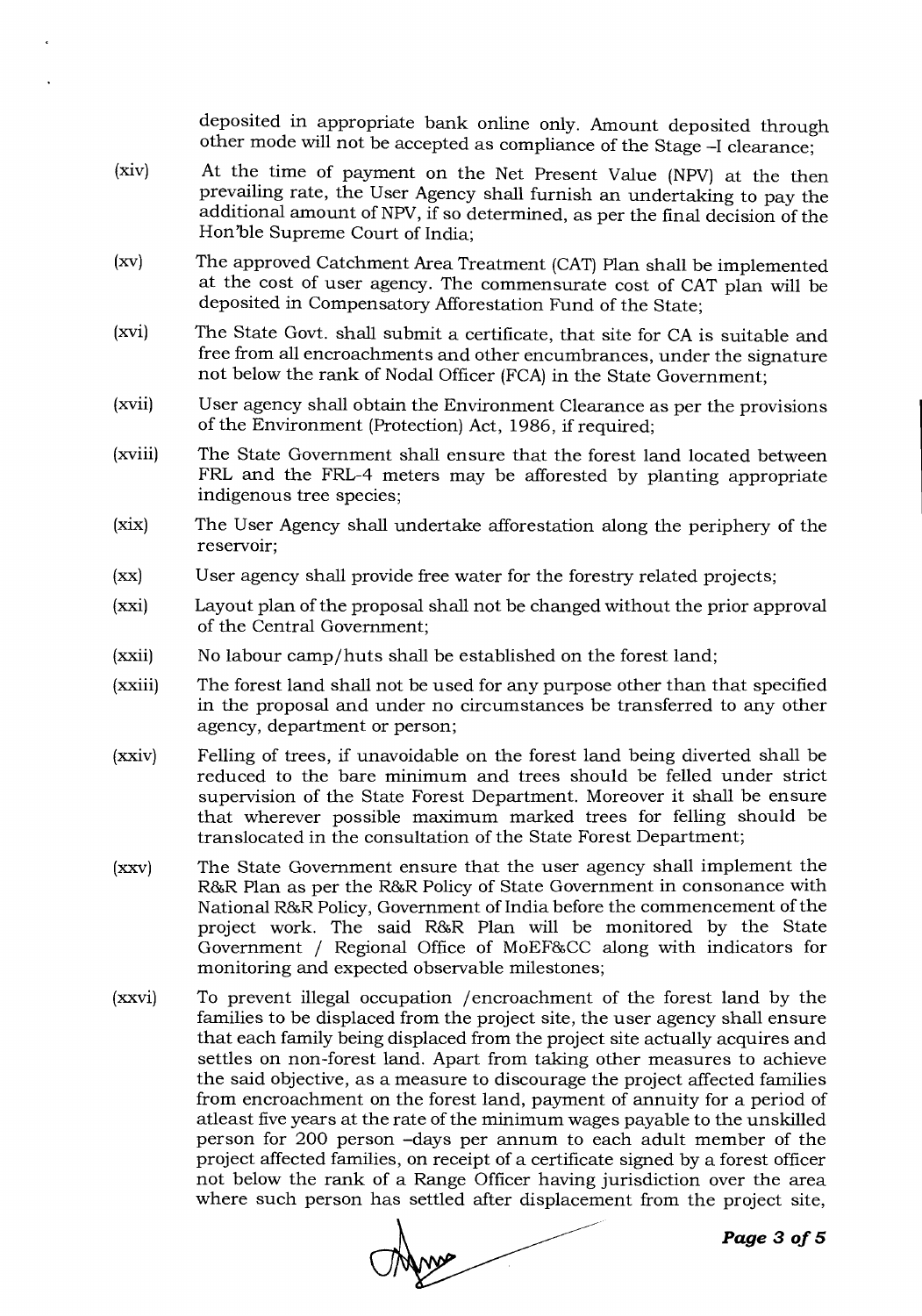should be incorporated in the R  $\&$  R plan. Payment of the said annuity should be an additionality and not in replacement of any of the benefits to be accrued to the project affected persons, as per the approved R&R plan;

- (xxvii) The User Agency shall track location of each displaced family and ensure none of them encroach/occupy forest land. In support of compliance to the said condition at least for five years from the date of taking possession of the forest land, the user agency shall submit an annual certificate to the PCCF, Madhya Pradesh that none of the persons displaced from the project land has encroached / settled on the forest land during the year;
- (xxviii) The Forest Department shall prepare a plan of Action to utilize the water potential available nearby for the benefit of forest crop and also to the Wild animals at the cost of user agency;
- (xxix) A plan for conservation of Wildlife will be made by the user agency in consultation with the PCCF (Wildlife) to be implemented at the cost of user agency;
- (xxx) User agency in consultation with the State Forest Department shall create and maintain alternate habitat/home for the avifauna, whose nesting tress are to be cleared in this project. Bird nests artificially made out of ecofriendly materials shall be used in the area, including forest area and human settlements, adjoining the forest area being diverted for the project;
- (xxxi) State Government shall complete settlement of rights, in terms of the Scheduled Tribes and Other Traditional Forest Dwellers (Recognition of Forest Rights) Act, 2006, if any, on the forest land to be diverted and submit the documentary evidence as prescribed by this Ministry in its letter No. 11-9/ 1998-FC (pt.) dated 03.08.2009 read with 05.07.2013 in support thereof;
- (xxxii) The user agency shall provide alternate fuels to the labourers and the staff working at the site so as to avoid any damage and pressure on the nearby forest areas;
- (xxxiii) Boundary of the forest land proposed to be diverted shall be demarcated on ground at the project cost, by erecting four feet high reinforced cement concrete pillars, each inscribed with its serial number, forward and back bearing, distance from pillar to pillar and GPS co-ordinates;
- (xxxiv) The State Government shall maintain the character of the projects as an irrigation project and to ensure continued benefit to the farmers in the command area, no more diversion of water from the project for industrial projects will be permitted in future;
- (xxxv) Any other condition that the concerned Regional Office of this Ministry may stipulate, from time to time, in the interest of conservation, protection and development of forests 86 wildlife with the approval of the competent authority;
- (xxxvi) The user agency shall submit the annual self-compliance report in respect of the above conditions to the State Government, concerned Regional Office and this Ministry by the end of March of every year regularly; and
- (xxxvii) The user agency and the State Government shall ensure compliance to provisions of the all Acts, Rules, Regulations, Guidelines, relevant Hon'ble Court Order (s) and National Green Tribunal (NGT) Order(s), if any,

Anger